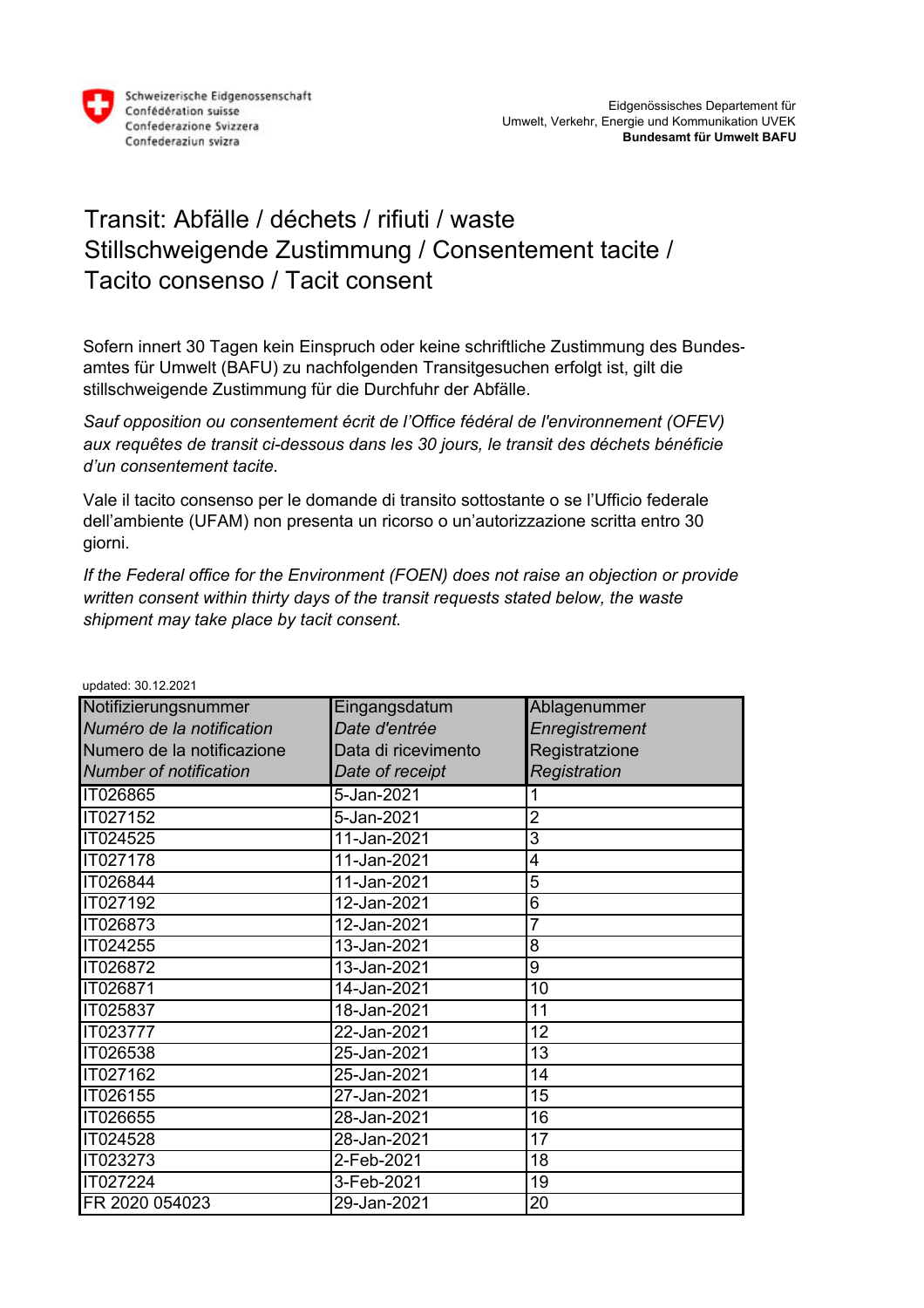

| Notifizierungsnummer          | Eingangsdatum       | Ablagenummer          |
|-------------------------------|---------------------|-----------------------|
| Numéro de la notification     | Date d'entrée       | <b>Enregistrement</b> |
| Numero de la notificazione    | Data di ricevimento | Registratzione        |
| <b>Number of notification</b> | Date of receipt     | Registration          |
| IT026817                      | $5 - Feb - 2021$    | 21                    |
| <b>IT027201</b>               | 8-Feb-2021          | $\overline{22}$       |
| IT025195                      | 9-Feb-2021          | $\overline{23}$       |
| <b>IT027206</b>               | 10-Feb-2021         | 24                    |
| IT026166                      | 12-Feb-2021         | 25                    |
| IT025142                      | 15-Feb-2021         | 26                    |
| IT027174                      | 16-Feb-2021         | 27                    |
| <b>IT027227</b>               | 16-Feb-2021         | $\overline{28}$       |
| IT027207                      | 16-Feb-2021         | 29                    |
| IT027458                      | 18-Feb-2021         | 30                    |
| IT023783                      | 16-Feb-2021         | 31                    |
| IT027155                      | 22-Feb-2021         | $\overline{32}$       |
| IT027242                      | 22-Feb-2021         | 33                    |
| IT023966                      | 22-Feb-2021         | 34                    |
| IT026864                      | 23-Feb-2021         | 35                    |
| IT025832                      | 25-Feb-2021         | 36                    |
| IT027243                      | 26-Feb-2021         | 37                    |
| <b>IT026838</b>               | 26-Feb-2021         | $\overline{38}$       |
| NL687709                      | 26-Feb-2021         | 39                    |
| IT026434                      | 1-Mar-2021          | 40                    |
| IT026840                      | 3-Mar-2021          | 41                    |
| IT023482                      | 3-Mar-2021          | 42                    |
| IT027436                      | 3-Mar-2021          | 43                    |
| IT027429                      | 5-Mar-2021          | 44                    |
| IT023930                      | 8-Mar-2021          | 45                    |
| NL687708                      | 9-Mar-2021          | 46                    |
| IT027234                      | 10-Mar-2021         | 47                    |
| IT027231                      | 10-Mar-2021         | 48                    |
| IT027153                      | 11-Mar-2021         | 49                    |
| IT027455                      | 12-Mar-2021         | 50                    |
| IT023784                      | 12-Mar-2021         | 51                    |
| IT026293                      | 12-Mar-2021         | 52                    |
| IT027465                      | 16-Mar-2021         | 53                    |
| IT026404                      | 17-Mar-2021         | 54                    |
| IT027439                      | 18-Mar-2021         | 55                    |
| IT027233                      | 22-Mar-2021         | 56                    |
| IT027424                      | 22-Mar-2021         | 57                    |
| IT025217                      | 23-Mar-2021         | 58                    |
| <b>IT025218</b>               | 23-Mar-2021         | 59                    |
| IT027487                      | 26-Mar-2021         | 60                    |
| IT024564                      | 26-Mar-2021         | 61                    |
| IT027449                      | 26-Mar-2021         | 62                    |
| GR004197                      | 30-Mar-2021         | 63                    |
| IT025984                      | 6-Apr-2021          | 64                    |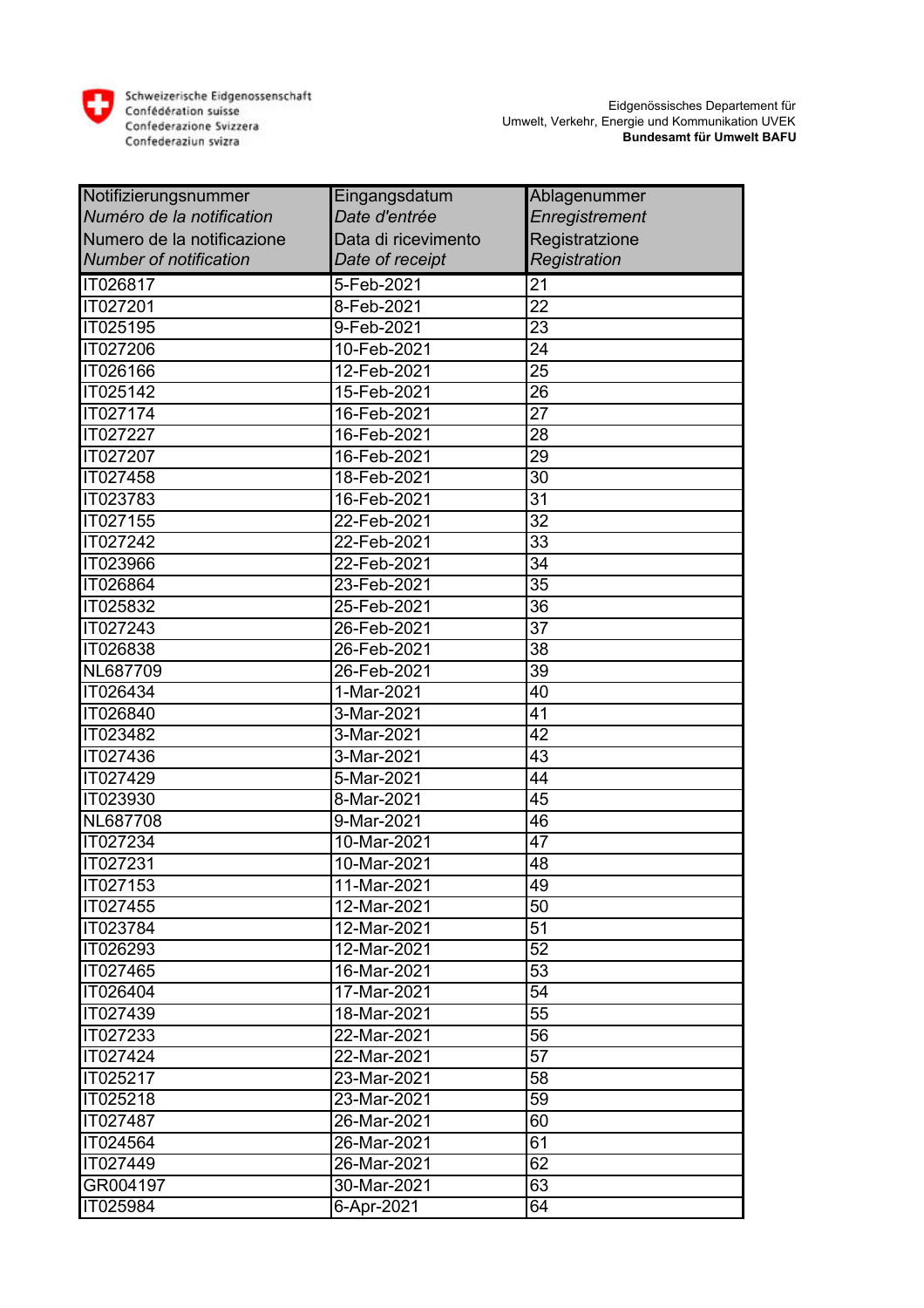

| Notifizierungsnummer          | Eingangsdatum       | Ablagenummer    |
|-------------------------------|---------------------|-----------------|
| Numéro de la notification     | Date d'entrée       | Enregistrement  |
| Numero de la notificazione    | Data di ricevimento | Registratzione  |
| <b>Number of notification</b> | Date of receipt     | Registration    |
| IT023961                      | 6-Apr-2021          | 65              |
| IT027238                      | 6-Apr-2021          | 66              |
| IT027464                      | 8-Apr-2021          | 67              |
| IT026884                      | 9-Apr-2021          | 68              |
| IT027443                      | 12-Apr-2021         | 69              |
| IT027481                      | 12-Apr-2021         | 70              |
| IT024662                      | 12-Apr-2021         | 71              |
| IT023851                      | 15-Apr-2021         | $\overline{72}$ |
| IT023786                      | 19-Apr-2021         | 73              |
| IT027448                      | 20-Apr-2021         | 74              |
| IT027495                      | 20-Apr-2021         | 75              |
| FI210044                      | 21-Apr-2021         | 76              |
| IT025975                      | 21-Apr-2021         | $\overline{77}$ |
| ENSLUWD01325                  | 22-Apr-2021         | 78              |
| IT026893                      | 26-Apr-2021         | 79              |
| IT026894                      | 26-Apr-2021         | 80              |
| IT026895                      | 26-Apr-2021         | 81              |
| IT026896                      | 26-Apr-2021         | 82              |
| IT027479                      | 27-Apr-2021         | 83              |
| IT027494                      | 27-Apr-2021         | 84              |
| IT025916                      | 28-Apr-2021         | 85              |
| IT027829                      | 4-May-2021          | 86              |
| ENR2LEZ00521                  | 5-May-2021          | 87              |
| IT027543                      | 6-May-2021          | 88              |
| IT027378                      | 6-May-2021          | 89              |
| IT027187                      | 1-Feb-2021          | 90              |
| IT026003                      | 14-May-2021         | 91              |
| IT023787                      | 17-May-2021         | 92              |
| IT023788                      | 17-May-2021         | 93              |
| IT027825                      | 18-May-2021         | 94              |
| IT027830                      | 18-May-2021         | 95              |
| IT027524                      | 19-May-2021         | 96              |
| IT027525                      | 19-May-2021         | 97              |
| IT023789                      | 25-May-2021         | 98              |
| IT026839                      | 25-May-2021         | 99              |
| IT025090                      | 25-May-2021         | 100             |
| IT027246                      | 25-May-2021         | 101             |
| IT023778                      | 28-May-2021         | 102             |
| IT026852                      | 1-Jun-2021          | 103             |
| IT026430                      | 3-Jun-2021          | 104             |
| IT026431                      | 3-Jun-2021          | 105             |
| IT025144                      | 3-Jun-2021          | 106             |
| IT027687                      | 7-Jun-2021          | 107             |
| IT026742                      | 7-Jun-2021          | 108             |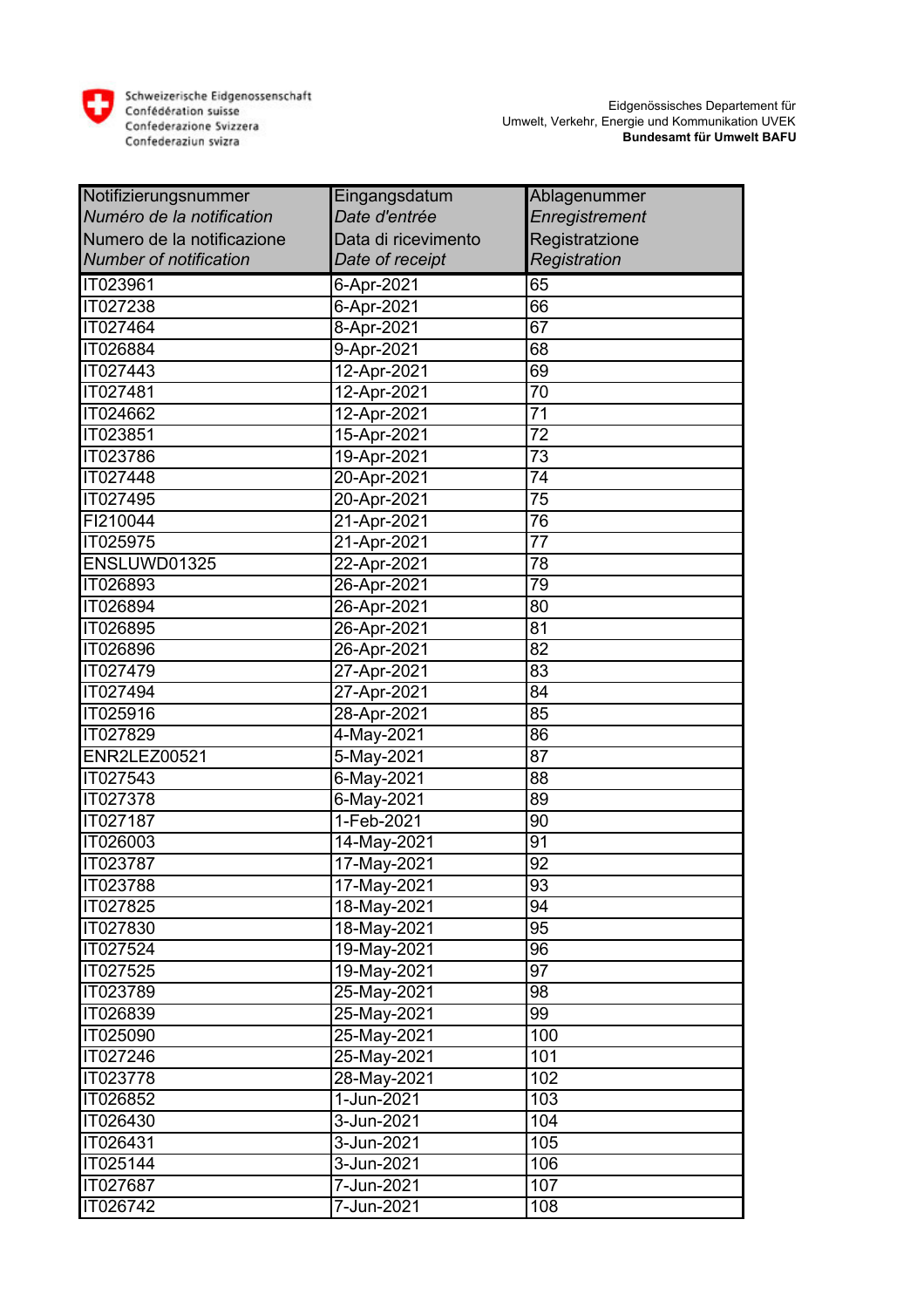

| Notifizierungsnummer          | Eingangsdatum       | Ablagenummer     |
|-------------------------------|---------------------|------------------|
| Numéro de la notification     | Date d'entrée       | Enregistrement   |
| Numero de la notificazione    | Data di ricevimento | Registratzione   |
| <b>Number of notification</b> | Date of receipt     | Registration     |
| <b>IT023928</b>               | 7-Jun-2021          | 109              |
| DE2774/087868                 | 7-Jun-2021          | 110              |
| IT027824                      | 11-Jun-2021         | 111              |
| BE0003002603                  | 11-Jun-2021         | 112              |
| IT026429                      | 11-Jun-2021         | 113              |
| IT026445                      | 11-Jun-2021         | 114              |
| IT027609                      | 15-Jun-2021         | 115              |
| IT027188                      | 16-Jun-2021         | 116              |
| IT027189                      | 16-Jun-2021         | 117              |
| IT026681                      | 17-Jun-2021         | 118              |
| IT026682                      | 17-Jun-2021         | 119              |
| IT026904                      | 21-Jun-2021         | 120              |
| <b>IT027379</b>               | 21-Jun-2021         | 121              |
| IT027380                      | 21-Jun-2021         | 122              |
| IT027872                      | 21-Jun-2021         | 123              |
| IT027839                      | 22-Jun-2021         | 124              |
| IT023523                      | 24-Jun-2021         | 125              |
| IT028226                      | 24-Jun-2021         | 126              |
| IT026016                      | 11-Jun-2021         | $\overline{127}$ |
| IT018874                      | 28-Jun-2021         | 128              |
| <b>IT027381</b>               | 1-Jul-2021          | 129              |
| IT025861                      | 1-Jul-2021          | 130              |
| IT027861                      | 2-Jul-2021          | 131              |
| IT027868                      | 5-Jul-2021          | 132              |
| IT028227                      | 13-Jul-2021         | 133              |
| IT028231                      | 13-Jul-2021         | 134              |
| IT026022                      | 14-Jul-2021         | 135              |
| IT023200                      | 15-Jul-2021         | 136              |
| IT028215                      | 15-Jul-2021         | 137              |
| IT026876                      | 16-Jul-2021         | 138              |
| IT026581                      | 19-Jul-2021         | 139              |
| IT026582                      | 19-Jul-2021         | 140              |
| IT027897                      | 22-Jul-2021         | 141              |
| NL675100                      | 23-Jul-2021         | 142              |
| IT027836                      | 27-Jul-2021         | 143              |
| IT026423                      | 29-Jul-2021         | 144              |
| IT026943                      | 30-Jul-2021         | 145              |
| ENSLUWD01344                  | 3-Aug-2021          | 146              |
| IT026005                      | 11-Aug-2021         | 147              |
| IT027895                      | 18-Aug-2021         | 148              |
| IT028527                      | 19-Aug-2021         | 149              |
| IT027910                      | 25-Aug-2021         | 150              |
| IT027792                      | 26-Aug-2021         | 151              |
| IT027548                      | 27-Aug-2021         | 152              |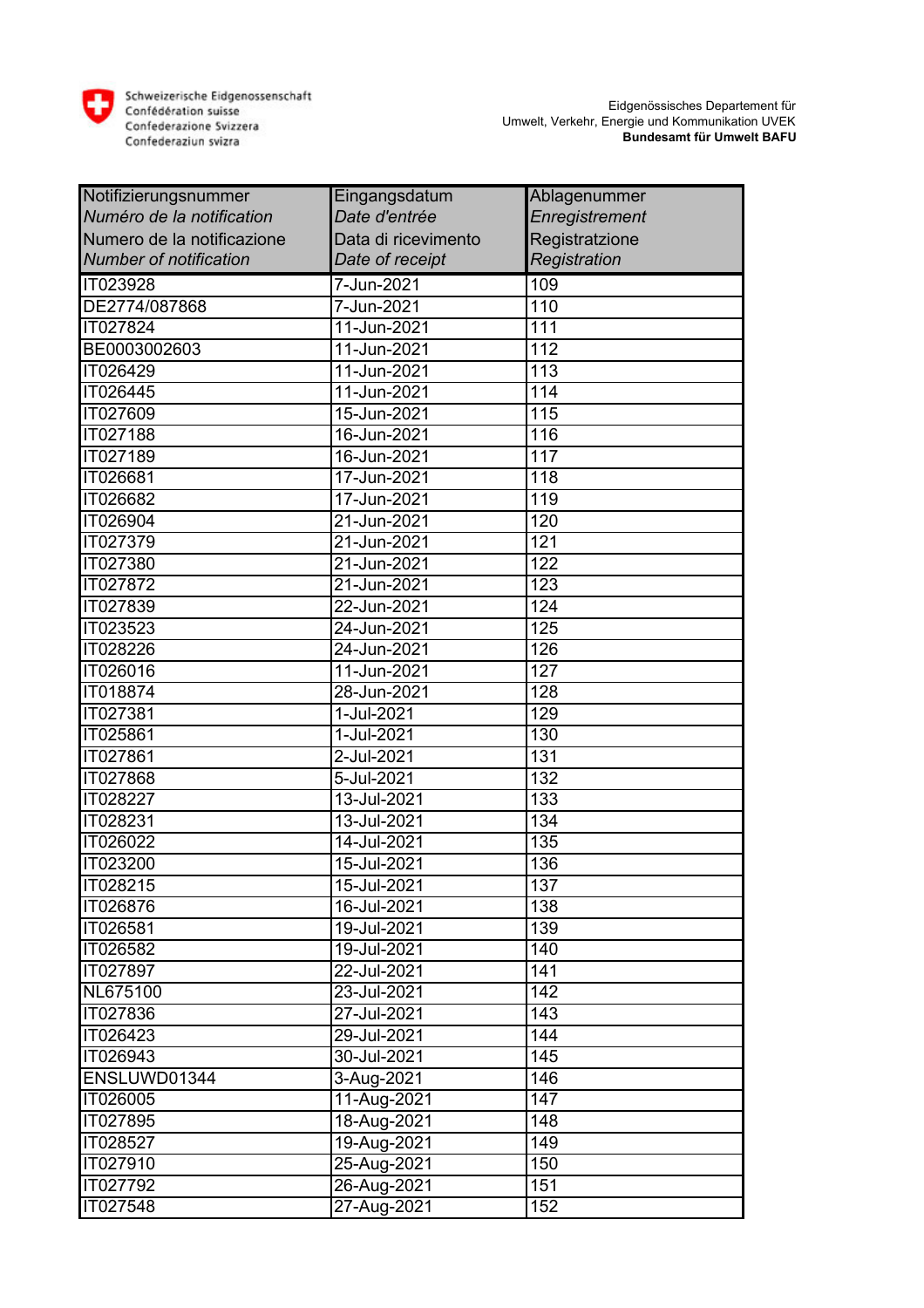

| Notifizierungsnummer          | Eingangsdatum       | Ablagenummer          |
|-------------------------------|---------------------|-----------------------|
| Numéro de la notification     | Date d'entrée       | <b>Enregistrement</b> |
| Numero de la notificazione    | Data di ricevimento | Registratzione        |
| <b>Number of notification</b> | Date of receipt     | Registration          |
| NL702599                      | 27-Aug-2021         | 153                   |
| IT028209                      | 30-Aug-2021         | 154                   |
| IT027835                      | 31-Aug-2021         | 155                   |
| IT028275                      | 3-Sep-2021          | 156                   |
| DE4081/000649                 | 6-Sep-2021          | 157                   |
| IT027538                      | 15-Sep-2021         | 158                   |
| IT028272                      | 21-Sep-2021         | 159                   |
| IT028565                      | 24-Sep-2021         | 160                   |
| IT025200                      | 28-Sep-2021         | 161                   |
| IT025201                      | 28-Sep-2021         | 162                   |
| IT026412                      | 29-Sep-2021         | 163                   |
| IT025402                      | 29-Sep-2021         | 164                   |
| <b>IT028255</b>               | 30-Sep-2021         | 165                   |
| IT028223                      | 1-Oct-2021          | 166                   |
| GB 0001 009651                | 4-Oct-2021          | 167                   |
| IT026550                      | 4-Oct-2021          | 168                   |
| IT028246                      | 5-Oct-2021          | 169                   |
| IT028534                      | 5-Oct-2021          | 170                   |
| IT024573                      | 6-Oct-2021          | 171                   |
| IT025147                      | 4-Oct-2021          | 172                   |
| IT023274                      | 6-Oct-2021          | 173                   |
| IT028544                      | 6-Oct-2021          | 174                   |
| IT028545                      | 6-Oct-2021          | 175                   |
| IT025149                      | 6-Oct-2021          | 176                   |
| IT028040                      | 7-Oct-2021          | 177                   |
| IT028041                      | 7-Oct-2021          | 178                   |
| IT028306                      | 7-Sep-2021          | 179                   |
| IT028575                      | 12-Oct-2021         | 180                   |
| IT026018                      | 14-Oct-2021         | 181                   |
| IT025148                      | 14-Oct-2021         | 182                   |
| IT028420                      | 18-Oct-2021         | 183                   |
| IT028538                      | 20-Oct-2021         | 184                   |
| IT028566                      | 20-Oct-2021         | 185                   |
| IT028805                      | 20-Oct-2021         | 186                   |
| IT028576                      | 21-Oct-2021         | 187                   |
| IT027889                      | 25-Oct-2021         | 188                   |
| DE1350/182446                 | 18-Oct-2021         | 189                   |
| IT028829                      | 18-Oct-2021         | 190                   |
| GB 0001 009536                | 16-Sep-2021         | 191                   |
| IT027858                      | 25-Oct-2021         | 192                   |
| IT026045                      | 27-Oct-2021         | 193                   |
| IT028804                      | 29-Oct-2021         | 194                   |
| IT027536                      | 2-Nov-2021          | 195                   |
| IT028305                      | 21-Oct-2021         | 196                   |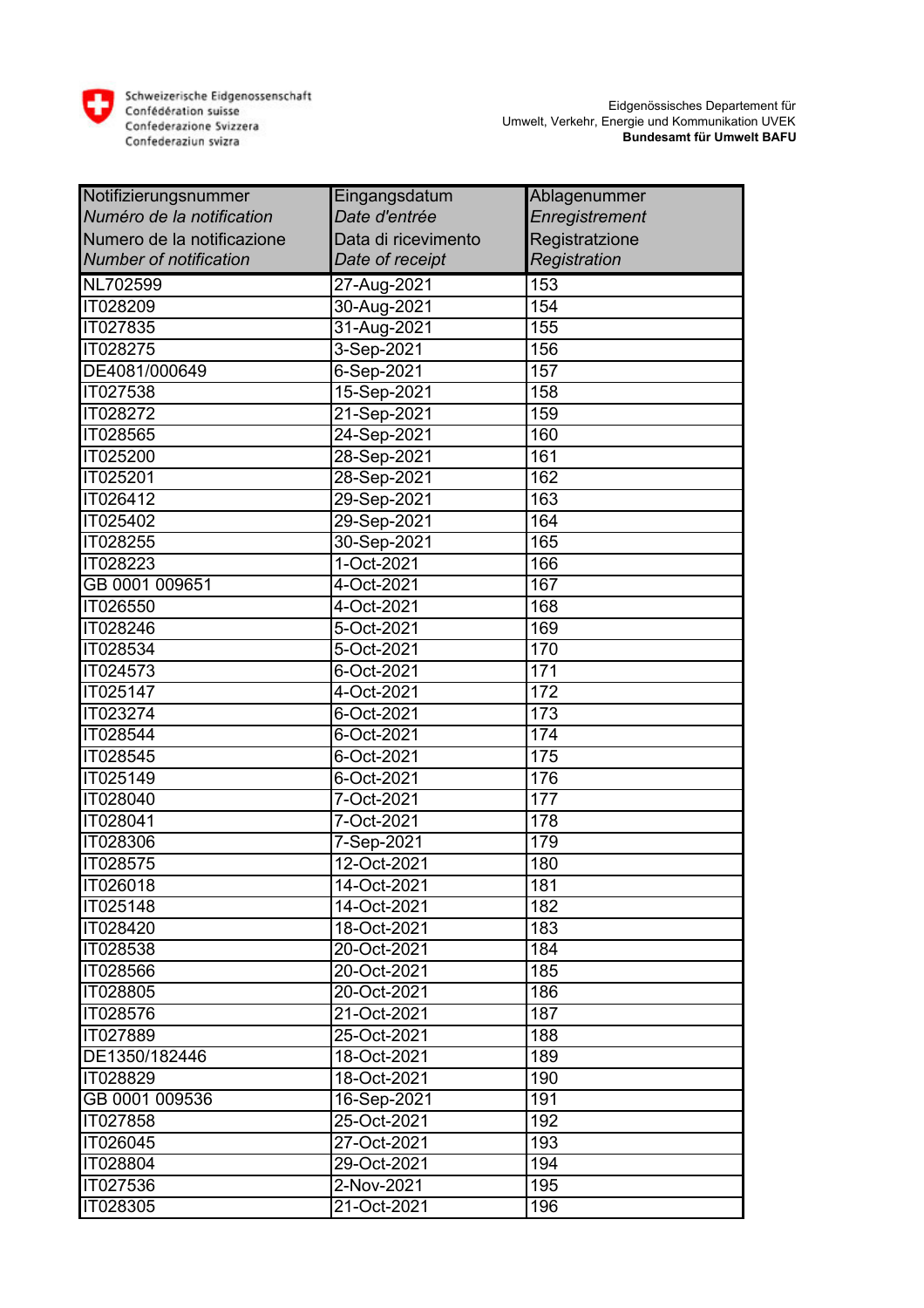

| Notifizierungsnummer          | Eingangsdatum       | Ablagenummer     |
|-------------------------------|---------------------|------------------|
| Numéro de la notification     | Date d'entrée       | Enregistrement   |
| Numero de la notificazione    | Data di ricevimento | Registratzione   |
| <b>Number of notification</b> | Date of receipt     | Registration     |
| IT028456                      | 2-Nov-2021          | 197              |
| <b>IT023797</b>               | 26-Oct-2021         | 198              |
| <b>IT023798</b>               | 26-Oct-2021         | 199              |
| IT028568                      | 4-Nov-2021          | 200              |
| IT028811                      | 4-Nov-2021          | 201              |
| IT028838                      | 5-Nov-2021          | 202              |
| IT028277                      | 8-Nov-2021          | 203              |
| <b>IT028286</b>               | 9-Nov-2021          | 204              |
| IT027527                      | 12-Nov-2021         | 205              |
| IT027528                      | 12-Nov-2021         | 206              |
| IT028440                      | 12-Nov-2021         | 207              |
| IT022875                      | 12-Nov-2021         | 208              |
| IT028971                      | 12-Nov-2021         | 209              |
| IT027530                      | 12-Nov-2021         | 210              |
| IT028822                      | 17-Nov-2021         | 211              |
| <b>IT028980</b>               | 18-Nov-2021         | $\overline{212}$ |
| IT027529                      | 17-Nov-2021         | 213              |
| IT028947                      | 22-Nov-2021         | 214              |
| <b>IT027490</b>               | 26-Nov-2021         | $\overline{215}$ |
| IT028798                      | 1-Dec-2021          | 216              |
| IT028049                      | 1-Dec-2021          | 217              |
| IT028261                      | 1-Dec-2021          | 218              |
| IT028432                      | 1-Dec-2021          | 219              |
| IT028271                      | 30-Nov-2021         | 220              |
| IT028935                      | $30 - Nov-2021$     | 221              |
| IT000157                      | 30-Nov-2021         | 222              |
| IT000133                      | 30-Nov-2021         | 223              |
| IT028830                      | 30-Nov-2021         | 224              |
| IT028940                      | 3-Dec-2021          | 225              |
| IT000171                      | 9-Dec-2021          | 226              |
| DE2774/088474                 | 10-Dec-2021         | 227              |
| IT027400                      | 13-Dec-2021         | 228              |
| IT026324                      | 14-Dec-2021         | 229              |
| IT028997                      | 14-Dec-2021         | 230              |
| IT028998                      | 14-Dec-2021         | 231              |
| IT028912                      | 17-Dec-2021         | 232              |
| IT028561                      | 20-Dec-2021         | 233              |
| IT027517                      | 20-Dec-2021         | 234              |
| IT026423                      | 20-Dec-2021         | 235              |
| IT028045                      | 20-Dec-2021         | 236              |
| IT028046                      | 20-Dec-2021         | 237              |
| IT000151                      | 22-Dec-2021         | 238              |
| IT000173                      | 22-Dec-2021         | 239              |
| IT000167                      | 22-Dec-2021         | 240              |